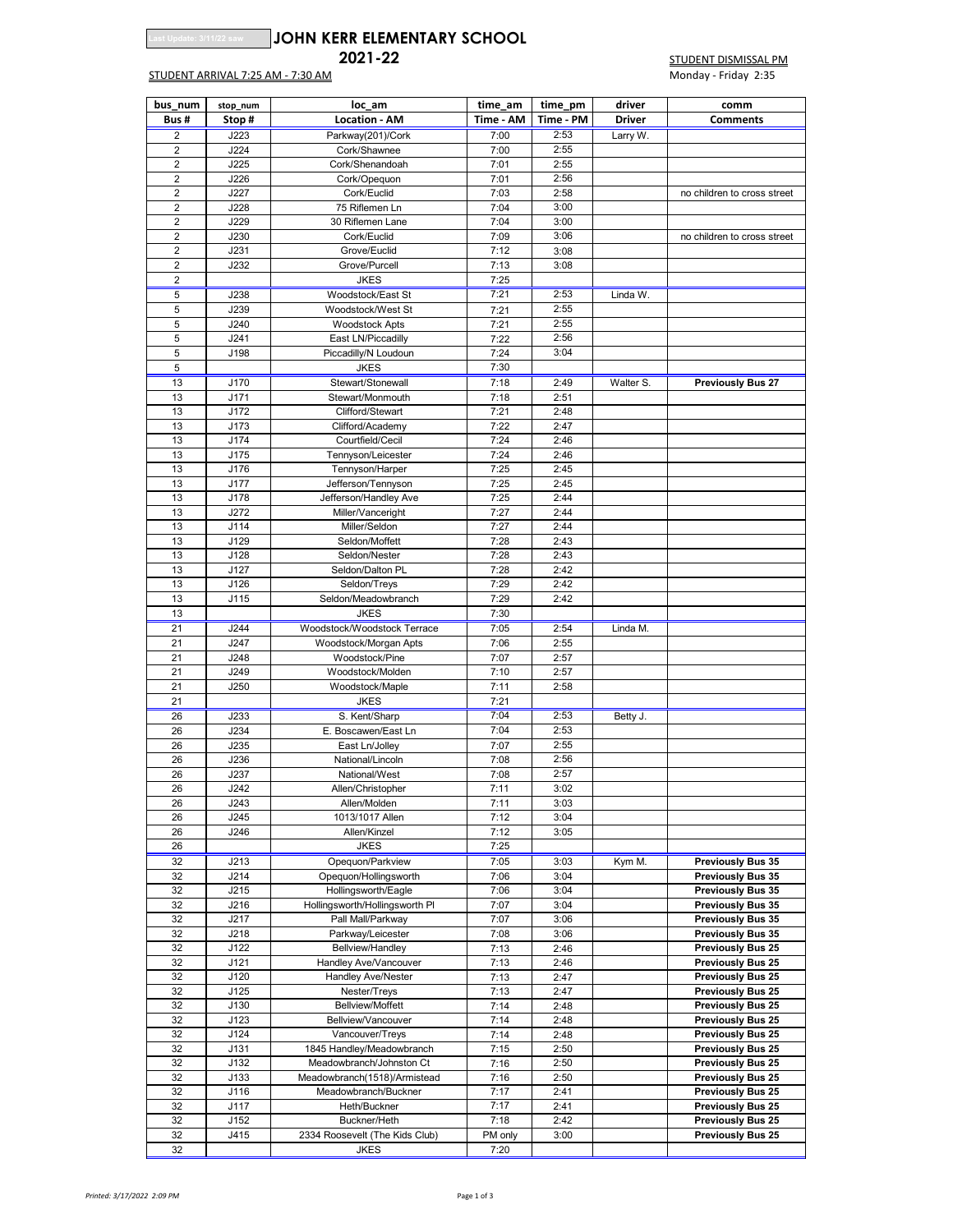|  |  |  | st Update: 3/11/22 sa |  |
|--|--|--|-----------------------|--|
|  |  |  |                       |  |

## **Last Update: 3/11/22 saw JOHN KERR ELEMENTARY SCHOOL**

STUDENT ARRIVAL 7:25 AM - 7:30 AM MONDAY - Friday 2:35

**2021-22** STUDENT DISMISSAL PM

| bus num | stop_num | loc am                            | time am   | time pm   | driver        | comm            |
|---------|----------|-----------------------------------|-----------|-----------|---------------|-----------------|
| Bus#    | Stop#    | <b>Location - AM</b>              | Time - AM | Time - PM | <b>Driver</b> | <b>Comments</b> |
| 35      | J219     | Leicester/Shenandoah              | 7:11      | 2:50      | Jim H.        |                 |
| 35      | J220     | Opequon/Leicester                 | 7:12      | 2:52      |               |                 |
| 35      | J221     | Opequon/Eagle                     | 7:13      | 2:56      |               |                 |
| 35      | J212     | Opequon(381)/School Bus Stop Sign | 7:13      | 2:54      |               |                 |
| 35      | J222     | Opequon/Opequon Ct                | 7:13      | 2:58      |               |                 |
| 35      |          | <b>JKES</b>                       | 7:23      |           |               |                 |
| 42      | J251     | Pine/Franklin                     | 7:05      | 2:53      | George T.     |                 |
| 42      | J252     | Franklin/Elm                      | 7:07      | 2:55      |               |                 |
| 42      | J253     | Franklin/Allen                    | 7:09      | 2:57      |               |                 |
| 42      | J254     | Allen/Woodstock Ln                | 7:12      | 2:59      |               |                 |
| 42      |          | <b>JKES</b>                       | 7:25      |           |               |                 |
| 45      | J258     | National/Chestnut                 | 7:09      | 3:05      | Mary J.       |                 |
| 45      | J259     | National/Maple                    | 7:10      | 3:05      |               |                 |
| 45      | J260     | Pine/Orchard                      | 7:12      | 3:06      |               |                 |
| 45      | J261     | Orchard/Elm                       | 7:14      | 3:06      |               |                 |
| 45      | J262     | Orchard/Walnut                    | 7:15      | 3:07      |               |                 |
| 45      | J263     | Woodland/Walnut                   | 7:16      | 3:08      |               |                 |
| 45      | J264     | Woodland/Elm                      | 7:17      | 3:09      |               |                 |
| 45      | J265     | Woodland/Pine                     | 7:18      | 3:09      |               |                 |
| 45      | J266     | Woodland/Maple                    | 7:18      | 3:10      |               |                 |
| 45      | J267     | Woodland/Chestnut                 | 7:19      | 3:10      |               |                 |
| 45      |          | <b>JKES</b>                       | 7:31      |           |               |                 |
| 47      | J268     | Woodstock/Chestnut                | 7:14      | 2:53      | Dorcas S      |                 |
| 47      | J269     | Woodstock/Purcell                 | 7:14      | 2:54      |               |                 |
| 47      | J270     | Woodstock/Boyd                    | 7:15      | 2:55      |               |                 |
| 47      | J271     | Woodstock/Kimberly Way            | 7:18      | 2:55      |               |                 |
| 47      |          | <b>JKES</b>                       | 7:30      |           |               |                 |
| 48      | J414     | 1846 WMC Daycare                  | 7:16      | 2:46      | Nancy G.      |                 |
| 48      | J101     | Westside Station/Kathy Court      | 7:18      | 2:48      |               |                 |
| 48      | J102     | 450 Merriman's Lane               | 7:21      | 2:53      |               |                 |
| 48      | J103     | 522 Merriman's Lane               | 7:21      | 2:53      |               |                 |
| 48      | J104     | Merriman's Lane/Wayland Dr        | 7:21      | 2:54      |               |                 |
| 48      | J105     | Breckinridge/ Armistead           | 7:22      | 2:55      |               |                 |
| 48      | J106     | 1041 Breckinridge                 | 7:22      | 2:55      |               |                 |
| 48      | J107     | 915 Breckinridge                  | 7:22      | 2:55      |               |                 |
| 48      | J118     | 935 Breckinridge                  | 7:22      | 2:55      |               |                 |
| 48      | J108     | Breckinridge/Armistead            | 7:23      | 2:56      |               |                 |
| 48      | J109     | Armistead/Springhouse Ct          | 7:23      | 2:56      |               |                 |
| 48      | J110     | Armistead/Stonehouse Ct           | 7:24      | 2:57      |               |                 |
| 48      | J111     | Armistead/Stonemill Ct            | 7:25      | 2:57      |               |                 |
| 48      | J112     | 827/833 Armistead                 | 7:27      | 2:58      |               |                 |
| 48      | J113     | 813/816 Armistead                 | 7:27      | 3:00      |               |                 |
| 48      | J411     | Parks & Rec (The Hive)            | PM only   | 3:05      |               |                 |
| 48      | J403     | <b>DMIS/DMMS Campus</b>           | PM only   | 3:10      |               |                 |
| 48      |          | <b>JKES</b>                       | 7:30      |           |               |                 |